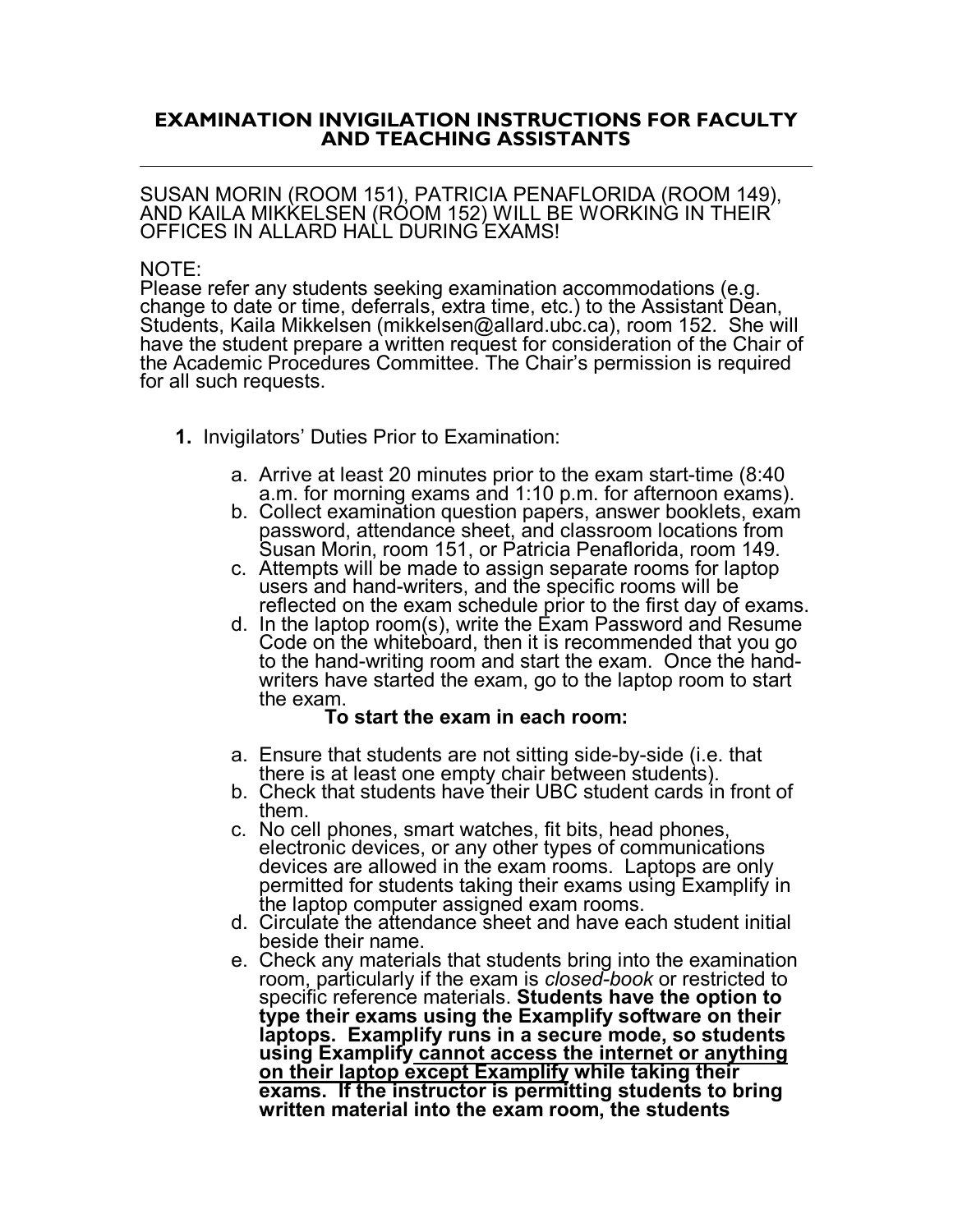## **themselves must bring the material (e.g., CANS,**

- f. Distribute examination question papers and answer booklets to all students, including those who are using laptops for exams.
- g. Remind students to write their personal **exam code** on the cover of their exam question paper and all used exam answer booklets. They should **NOT** write their **name** on the exam question paper and the exam answer booklets. If a student forgets their exam code, instruct the student to write their student number on the exam question paper and exam answer booklets.
- h. **START THE FIRST CLASSROOM ON TIME** (i.e. at exactly 9:00 a.m. or 1:30 p.m.). (**Give yourself adequate time (possibly 5 minutes or more) between starting the exam in the handwriting classroom and the laptop classroom(s) so that at the end of the exam, you will have time to stop the exam, collect and count the exam question sheets and used exam answer booklets, and collect all unused exam answer booklets in the first room before going to the next**
- **t.** Please refer to the **Computerized Exam Policies and [Procedures](https://allard.ubc.ca/student-portal/registration-courses-exams/exam-policies-computerized-exams) for more specific information about invigilating the computerized exams.**
- **2.** Invigilators' Duties During Examination:

**IF YOU GIVE ANY NEW OR CLARIFYING INSTRUCTIONS ABOUT THE EXAM, PLEASE LET SUSAN MORIN OR PATRICIA PENAFLORIDA KNOW SO THAT THEY CAN INFORM THE CENTRE FOR ACCESSIBILITY FOR STUDENTS TAKING EXAMS THERE.**

- a. Count the number of examinees and record this number for each classroom.
- b. Return the attendance sheet to Susan Morin, room 151, or Patricia Penaflorida, room 149, as soon as possible once the exam is underway so that they can try to reach missing students.
- c. Invigilators do not have to remain in the exam room, however they should check back regularly and be present for (at least) the last 15 minutes of the exam.
- d. In the case of closed-book exams, if you are not able to remain in the room for the entire exam, you should ensure that you visit the room frequently.
- e. If a student using Examplify experiences technical difficulties at the very beginning or during an exam, the student may quietly attempt to solve the problem/reboot the computer. Students are STRONGLY encouraged to spend NO MORE THAN 5 minutes attempting to do so. STUDENTS SHOULD NOT INFORM THE INVIGILATOR OR DISRUPT THE OTHER STUDENTS WHILE DOING SO. THEY SHOULD NOT MOVE TO ANOTHER CLASSROOM ONCE THE EXAM HAS BEGUN. Students will NOT BE GIVEN ANY EXTRA TIME to complete the exam. If the student's attempt to solve